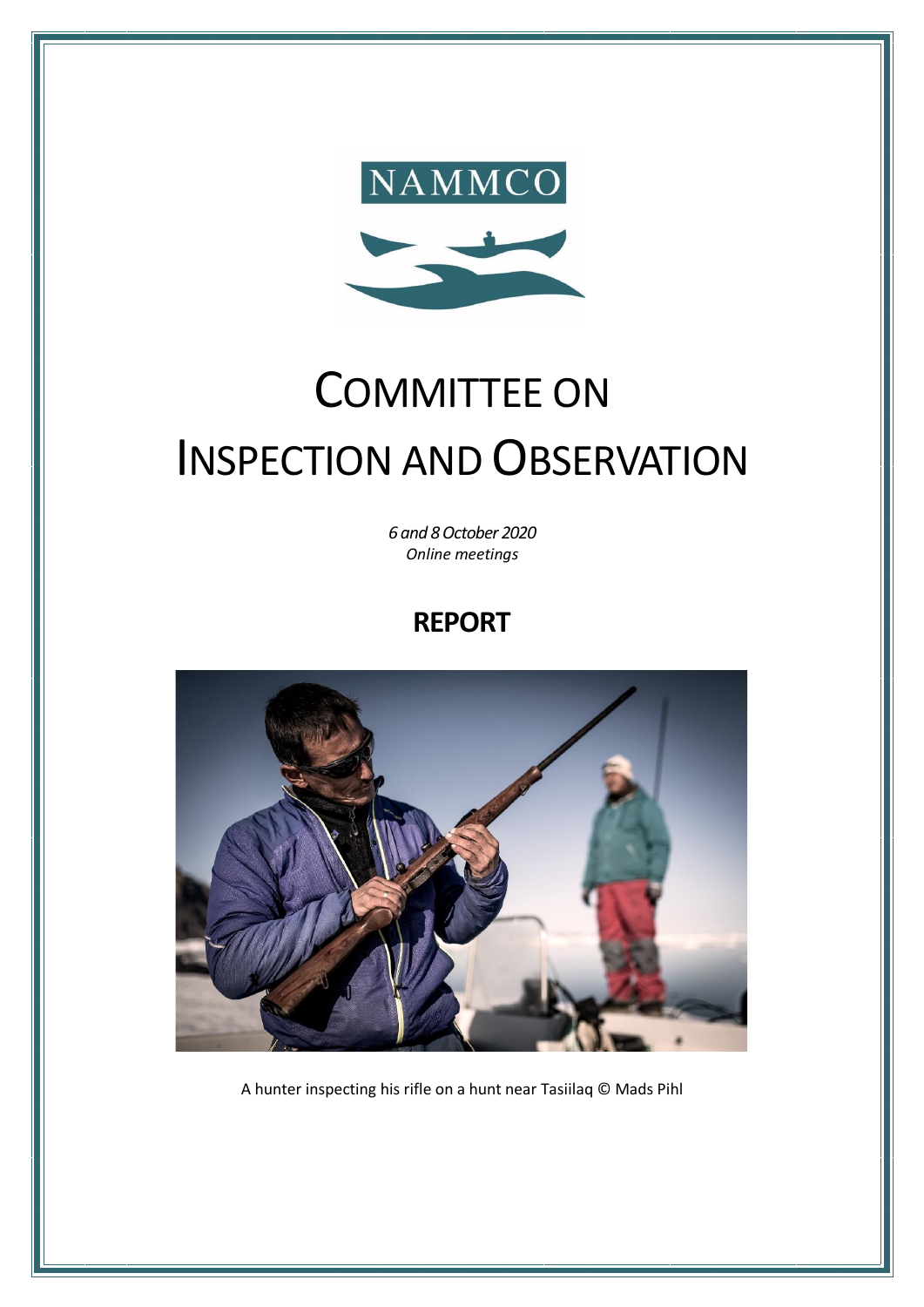NAMMCO Committee on Inspection and Observation 6 and 8 October 2020

© North Atlantic Marine Mammal Commission

#### **Please cite this report as:**

NAMMCO-North Atlantic Marine Mammal Commission (2020). Report of the Committee on Inspection and Observation, October 2020, online meetings

Available at [https://nammco.no/topics/cio\\_reports/](https://nammco.no/topics/cio_reports/)

#### **DISCLAIMER:**

The content of this report contains the view of the Committee and does not necessarily represent the views of the NAMMCO Council.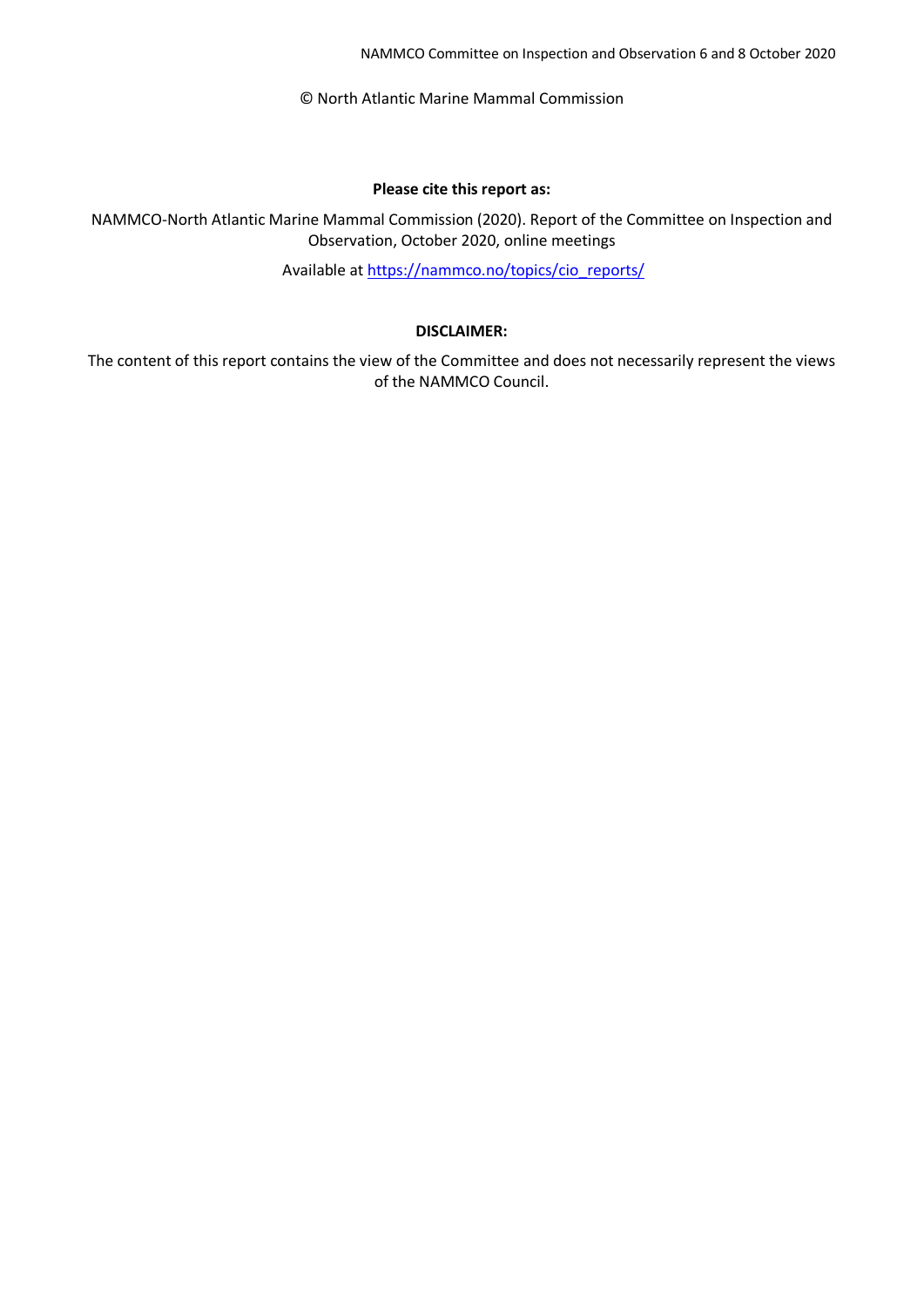# **TABLE OF CONTENTS**

| 0.           |                                                                                |  |
|--------------|--------------------------------------------------------------------------------|--|
| 1.           |                                                                                |  |
| 2.           |                                                                                |  |
| 3.           |                                                                                |  |
| 3.1          |                                                                                |  |
| 3.2          |                                                                                |  |
| 3.3          |                                                                                |  |
| 4.           |                                                                                |  |
|              |                                                                                |  |
| 4.1          |                                                                                |  |
| 5.           |                                                                                |  |
| 6.           | SECTION A OF THE PROVISIONS OF THE NAMMCO INSPECTION AND OBSERVATION SCHEME  6 |  |
| 7.           |                                                                                |  |
| 8.           |                                                                                |  |
| $\mathbf{Q}$ |                                                                                |  |
|              |                                                                                |  |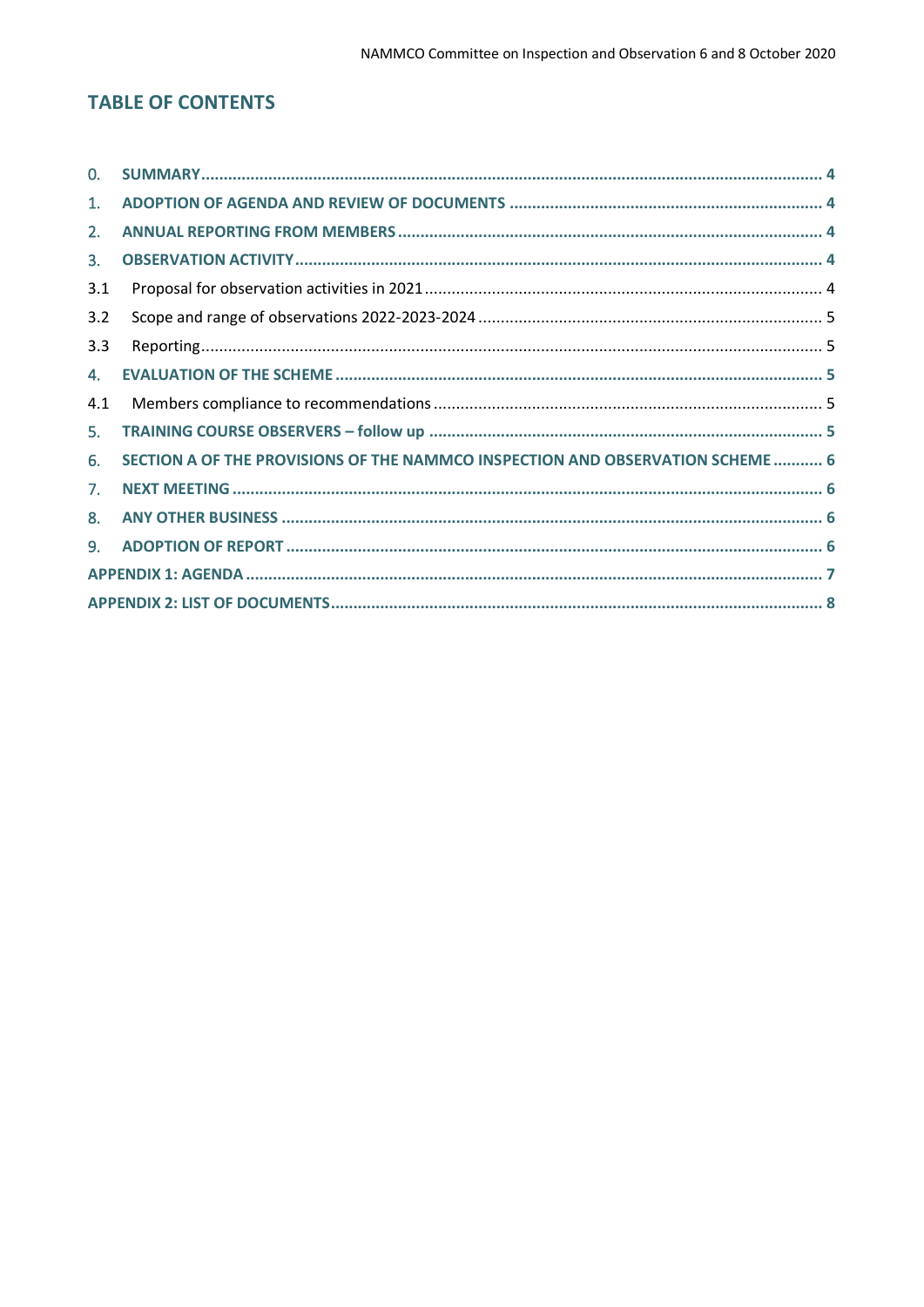# <span id="page-3-0"></span>0. **SUMMARY**

The Committee on Inspection and Observation (CIO) met online 6 and 8 October.

Present were Guðni Magnús Eiríksson, Chair (Iceland), Amalie Jessen and Sofie Abelsen (Greenland), Hild Ynnesdal (Norway), Ulla Svarrer Wang (Faroe Islands) and Charlotte Winsnes from the Secretariat.

#### Actions arising from the meeting

#### **Chair and Secretariat**

• Develop programme for the online meeting with observer candidates 12 November 2020 – agenda item 5

#### **All members**

• Review overview of recommendations arising from CHM Workshops and Expert Group meetings – agenda item 4

#### <span id="page-3-1"></span>1. **ADOPTION OF AGENDA AND REVIEW OF DOCUMENTS**

The Chair, Guðni Magnús Eiríksson, opened the meeting for comments to the agenda. The agenda (appendix 1) was adopted, and meeting documents (appendix 2) reviewed.

# <span id="page-3-2"></span>2. **ANNUAL REPORTING FROM MEMBERS**

Document NAMMCO/CIO-2020-03/03 containing the NAMMCO database gave the reported 2019 data from member countries. The 2019 annual reporting submitted in 2020 from member countries followed the new guidelines adopted by the Council in 2019.

CIO reviewed the submissions and agreed that the requested data displayed under national control efforts covered the information needs of the Committee.

The Secretariat will circulate the request for member countries annual reporting at the end of October. The deadline for responding is 1 February 2021.

# <span id="page-3-3"></span>3. **OBSERVATION ACTIVITY**

#### **3.1 PROPOSAL FOR OBSERVATION ACTIVITIES IN 2021**

<span id="page-3-4"></span>Document NAMMCO/CIO-2020-03/04 gave a draft proposal for 2021 observation activities.

The agreed focus for the observation activities were beluga, narwhal and walrus hunts in West Greenland carried out with rifle and handheld harpoon from dingy/small boats. The Council had tentatively set aside NOK 300 000 to this end in their 26 March 2020 meeting.

CIO recalled that the observation activities for 2020 were cancelled due to the COVID-19 situation. The continuous uncertainty of this unparalleled, special situation impelled the committee to reconsider the 2021 observation activities, and it was agreed to recommend to Council to also cancel the 2021 season and postpone the observation focus to 2022.

The CIO noted that with no activity in 2021, no observers had been active since 2017. The CIO found it important and in line with the recommendations of the new observation scheme, that the observation effort in 2022 should be substantially increased. It was argued that NOK 500 000 would represent the costs had observers been active all years 2018 – 2022, and the CIO agreed to forward this recommendation to Council alongside the decision to not have activity in 2021.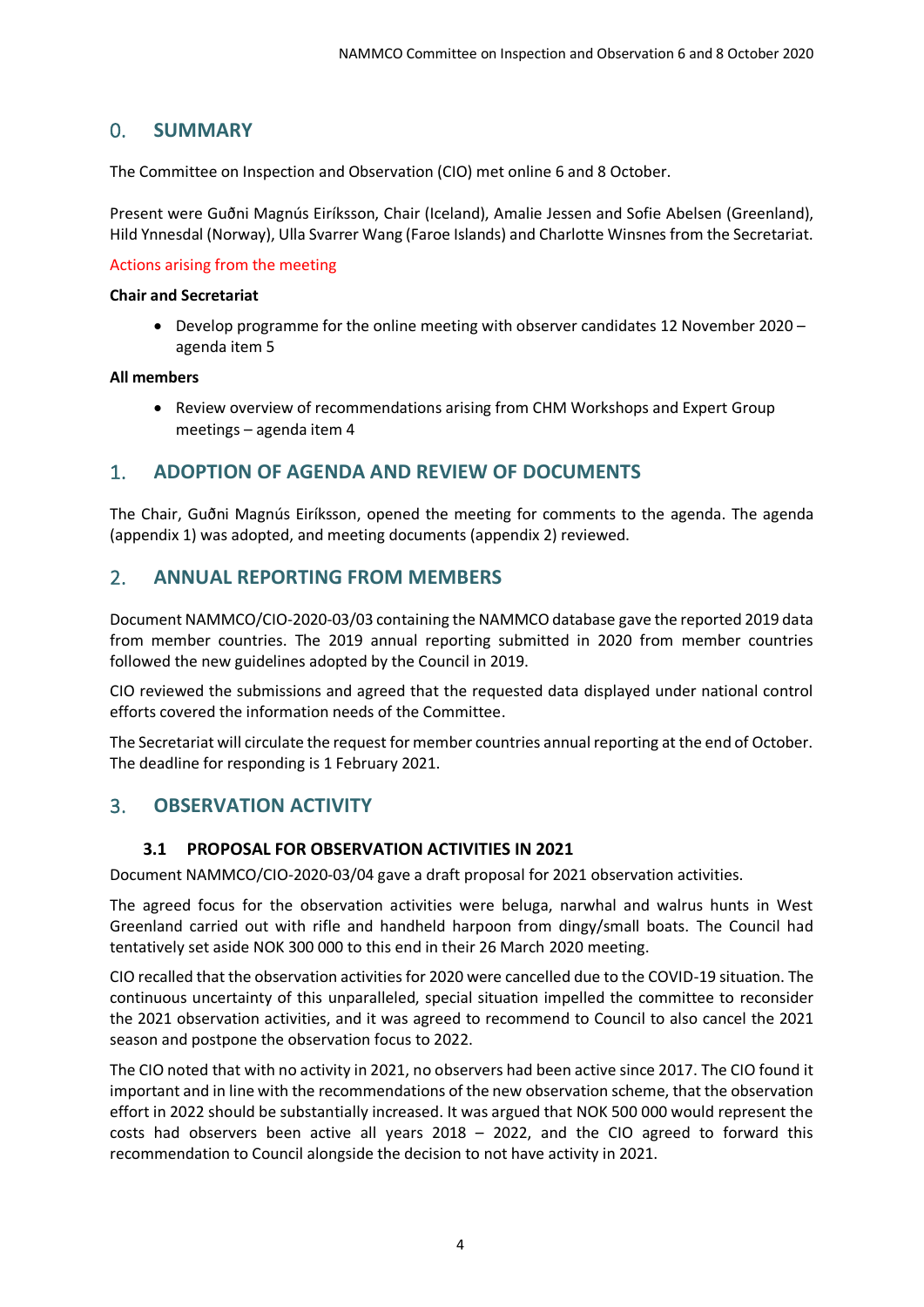#### **3.2 SCOPE AND RANGE OF OBSERVATIONS 2022-2023-2024**

<span id="page-4-0"></span>The CIO meeting 8/18 February discussed and agreed that a longer time perspective would benefit the implementation of the observation scheme, and a three-year period was proposed (2022-2024).

With reference to the current COVID-19 situation and that the scope for the next observation season had been agreed, i.e. beluga, narwhal and walrus hunts in West Greenland in 2022, the committee postponed discussing scopes for 2023, 2024 and 2025. It was noted that two-year plans might be more productive, given the dynamic and sometimes changing conditions surrounding hunts.

<span id="page-4-1"></span>CIO reiterated its recommendation of a budget of NOK 500 000 for 2022.

#### **3.3 REPORTING**

The CIO had previously agreed that hunt specific checklists shall be developed by the member country identified as the observation focus in a given year.

For the season 2022, Greenland and the Secretariat will cooperate on developing the checklists for the targeted beluga, narwhal and walrus observations. The checklists will be circulated to the committee prior to being used. Greenland referred the Committee members to the existing national control lists that include both beluga, narwhal and walrus.

# <span id="page-4-2"></span>4. **EVALUATION OF THE SCHEME**

#### **4.1 MEMBERS COMPLIANCE TO RECOMMENDATIONS**

<span id="page-4-3"></span>One objective of the observation scheme is defined as "provide a mechanism for NAMMCO to oversee whether recommendations made by NAMMCO are implemented and national regulations are adhered to". The CIO had previously agreed that assessing member countries compliance to NAMMCO recommendations would be the responsibility the CIO and that this could be best done by investigating if recommendations were reflected in national legislation. Both the CHM document "Overview of Recommendations from CHM Workshop and Expert group meetings and the Management Committee document "Overview of recommendations for conservation and management" had been identified as valuable tools for such a review.

The Chair and the Secretary had been tasked (8/18 February) to review the documents and to categorise the recommendations identifying those that were of concern or not of concern for the task at hand, i.e. evaluation of the scheme.

As a first step the Chair and the Secretary circulated (25 May 2020) the overview of CHM recommendations highlighting those recommendations needing input from members, either because it was unclear if it had been followed up or some more clarification was needed. Comments had not been received from all members and the CIO agreed to postpone the discussion under this agenda item until all inputs had been submitted.

# <span id="page-4-4"></span>5. **TRAINING COURSE OBSERVERS – FOLLOW UP**

One outcome from the observer-training course held in February 2019 was the importance of keeping the interest of the members of the observer corps alive and to take measures to ensure their continued involvement due to the situation that the last observation were 4 years ago.

To this end it was agreed to formalise annual online meetings of the corps where one standard agenda item was foreseen as a presentation from that year's observer sharing his/her/their experiences.

There had not been any observer out in 2020 due to the COVID-19 situation, so the main agenda item for this year's meeting would be to inform the corps of the decision not send out observers in 2021 and the plans for 2022.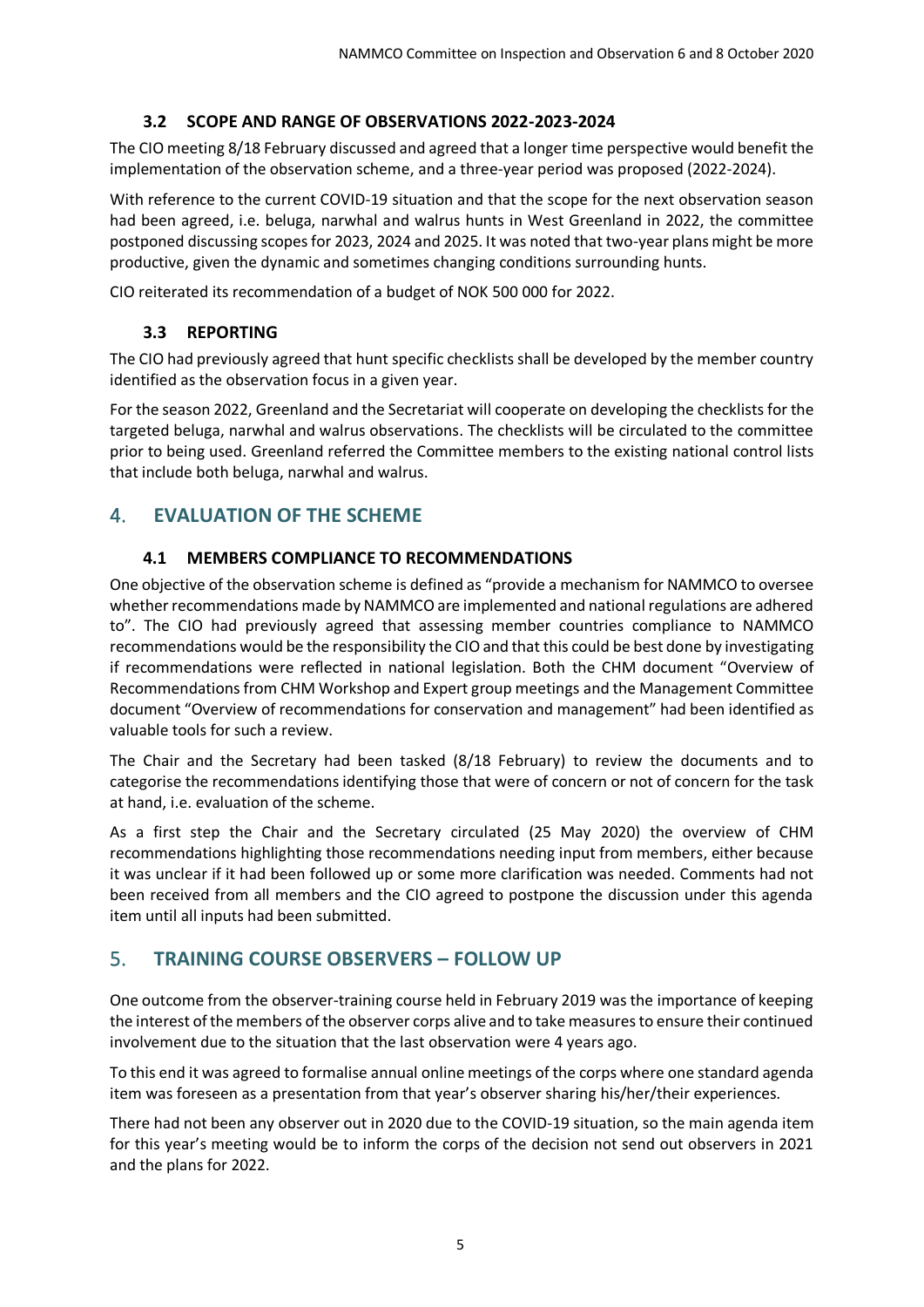The CIO tasked the Chair and the Secretary to develop a programme to be circulated to members well in advance of the online meeting. The meeting was scheduled for 12 November at 13:00 hrs NO time, and invitations would go out in the near future.

# <span id="page-5-0"></span>6. **SECTION A OF THE PROVISIONS OF THE NAMMCO INSPECTION AND OBSERVATION SCHEME**

Council 27 had asked the committee to review Section A of the NAMMCO inspection and observation scheme.

The CIO had in previous discussions agreed to investigate if and how Section A had been used in member countries. It was pointed out that after its adoption in 1996 Section A had never been a subject of discussion in NAMMCO. The anticipation had been that Section A represented a manual or guide as to which kind of elements should be included in a national inspection or control scheme, should this be set up.

The CIO agreed that it would be valuable to go back to the development of the text and review the thinking behind.

The CIO agreed to schedule an online meeting dealing with only this issue for Thursday 26 November 13:00 hrs -16:00 hrs Norwegian time.

# <span id="page-5-1"></span>7. **NEXT MEETING**

The next meeting will be held online: Tuesday 16 February 2021, 14:00 hrs - 16:00 hrs, Norwegian time. Wednesday 17 February 2021, 13:00 hrs – 16:00 hrs, Norwegian time.

# <span id="page-5-2"></span>8. **ANY OTHER BUSINESS**

Having been informed that Nette Levermann had left her job in the Ministry and would no longer represent Greenland in NAMMCO or the CIO, members asked the Chair to convey their appreciation of her long time cooperation and valuable contribution to the work of the committee. The CIO at the same time welcomed Sofie Abelsen as a new member of the committee.

# <span id="page-5-3"></span>9. **ADOPTION OF REPORT**

The report was adopted online 8 October 2020.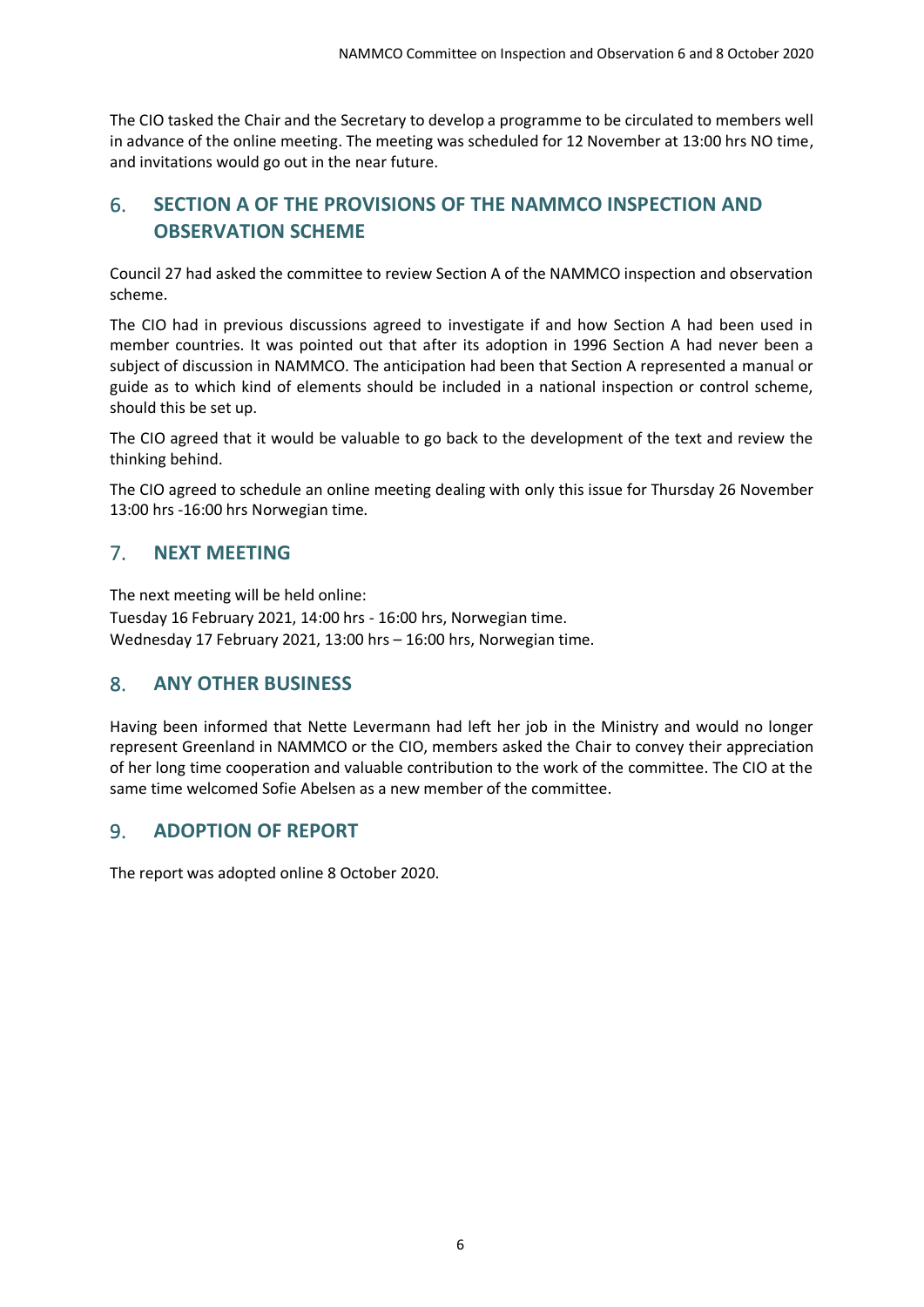#### <span id="page-6-0"></span>**APPENDIX 1: AGENDA**

- 1. **ADOPTION OF AGENDA AND REVIEW OF DOCUMENTS**
- 2. **ANNUAL REPORTING FROM MEMBERS**
- 3. **OBSERVATION SCHEME**
- **3.1 PROPOSAL FOR OBSERVATION ACTIVITIES IN 2021**
- **3.2 SCOPE AND RANGE OF OBSERVATIONS 2022-2023-2024**
- **3.3 REPORTING**
- 4. **EVALUATION OF THE SCHEME**
- **4.1 MEMBERS COMPLIANCE TO RECOMMENDATIONS**
- 5. **TRAINING COURSE OBSERVERS – FOLLOW UP**
- 6. **SECTION A OF THE PROVISIONS OF THE NAMMCO INSPECTION AND OBSERVATION SCHEME**
- 7. **NEXT MEETING**
- 8. **ANY OTHER BUSINESS**